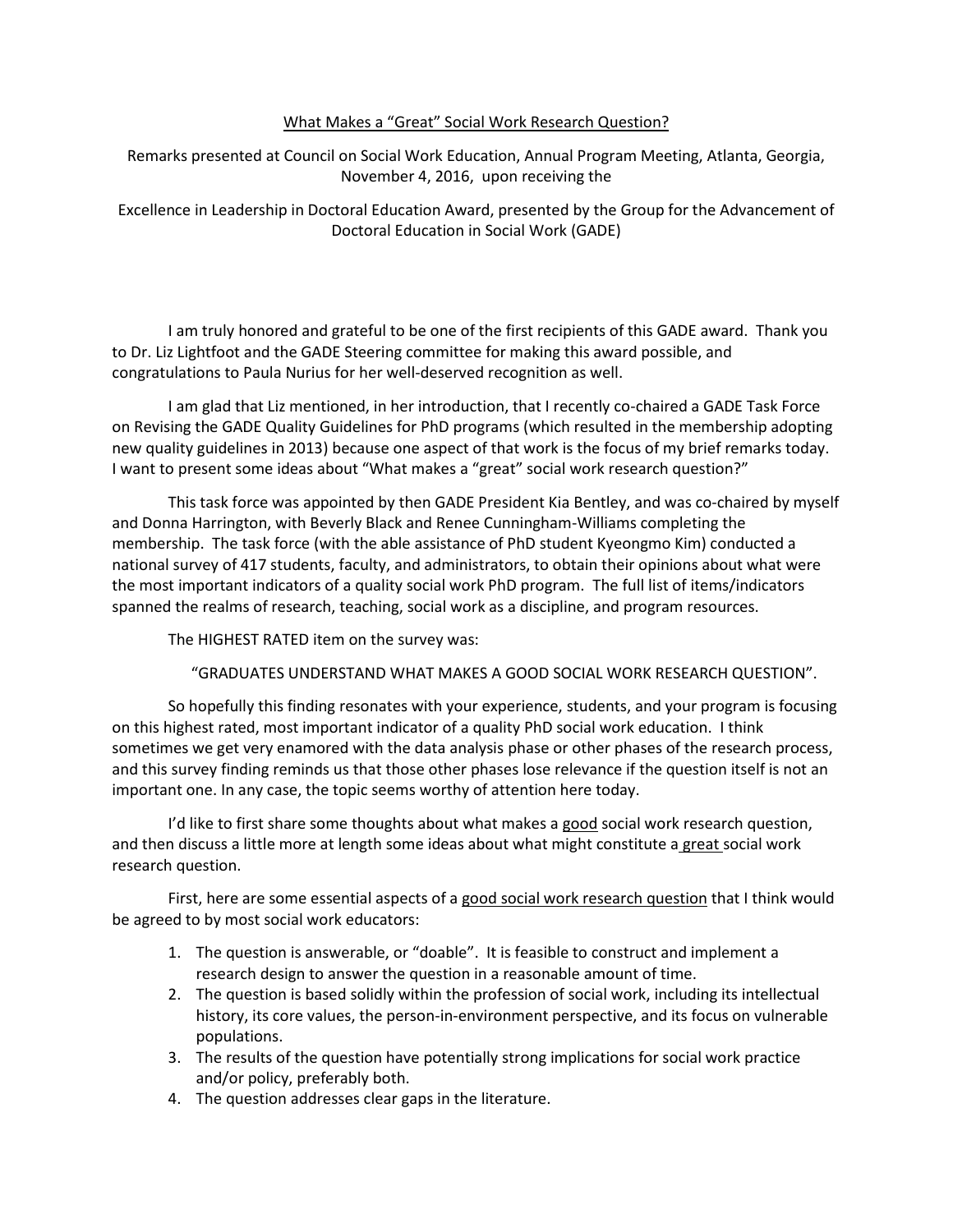There may be more essential aspects, but I think these are 4 on which there would be wide agreement.

Yet, what if you are a student who wants to have the maximum possible impact on our field what if you want to ask a great social work question, not just a good one?

What constitutes a great social work research question?

I think that a key to asking a great social work research question, one that can have the strongest possible impact on the field of social work, is to locate the specific research question within a larger arena of scholarship that has the potential to transform social work practice and/or policy. Transformational change is significant, meaningful, and radical change in the way we think about and/or do things in our field. Transformational arenas of scholarship, and their corresponding research questions are ones, I think, which question and challenge the basic assumptions that undergird our common ways of doing things, the traditional and engrained ways of thinking and doing that are so accepted as a part of the culture that we rarely question them. Transformational change, lasting impact, results when we ask "What if we didn't assume "X" about this problem and this population, what if we assumed something different?"

So I want to provide some examples of transformative arenas of social work scholarship that I have observed in the last 25-30 years of my own career. These are offered both as examples of my main point and to demonstrate to the skeptics or cynics in the audience that transformational change is possible, it is real and ongoing.

Examples of transformational approaches in the last 25-30 years:

1. The Strengths Perspective. I was fortunate to have been present at the University of Kansas when the strengths perspective was born, and to have born witness to how it transformed social work practice. The essence of the strengths perspective was that it questioned the dominant assumptions that guided (and maybe still guide) most social work practice, because the usual and accepted thing to do was to take a deficit approach to helping clients identifying their deficits and focusing on changing these, in a typical "medical model" style.

The strengths perspective questioned the basic assumptions underlying that deficit approach and asked instead, "What if we focus on people's strengths instead of their deficits?"

So, a "good" social work question might be to ask about some aspect of a traditional approach to helping, while a "great" social work question might be to ask a similar question about some aspect of the strength perspective approach.

2. The consumer (client) as expert. Traditionally, a principle assumption about the clientprofessional relationship is that the professional is the expert who brings education and professional knowledge to solve the client's problems. But what if we assume instead that clients are the experst in their own lives? This more radical assumption is present in the Participant Action Research (PAR) research approach and in the Recovery movement in the adult mental health field, where consumers have dramatically changed the entire way of thinking about and dealing with the problems related to severe and persistent mental illness.